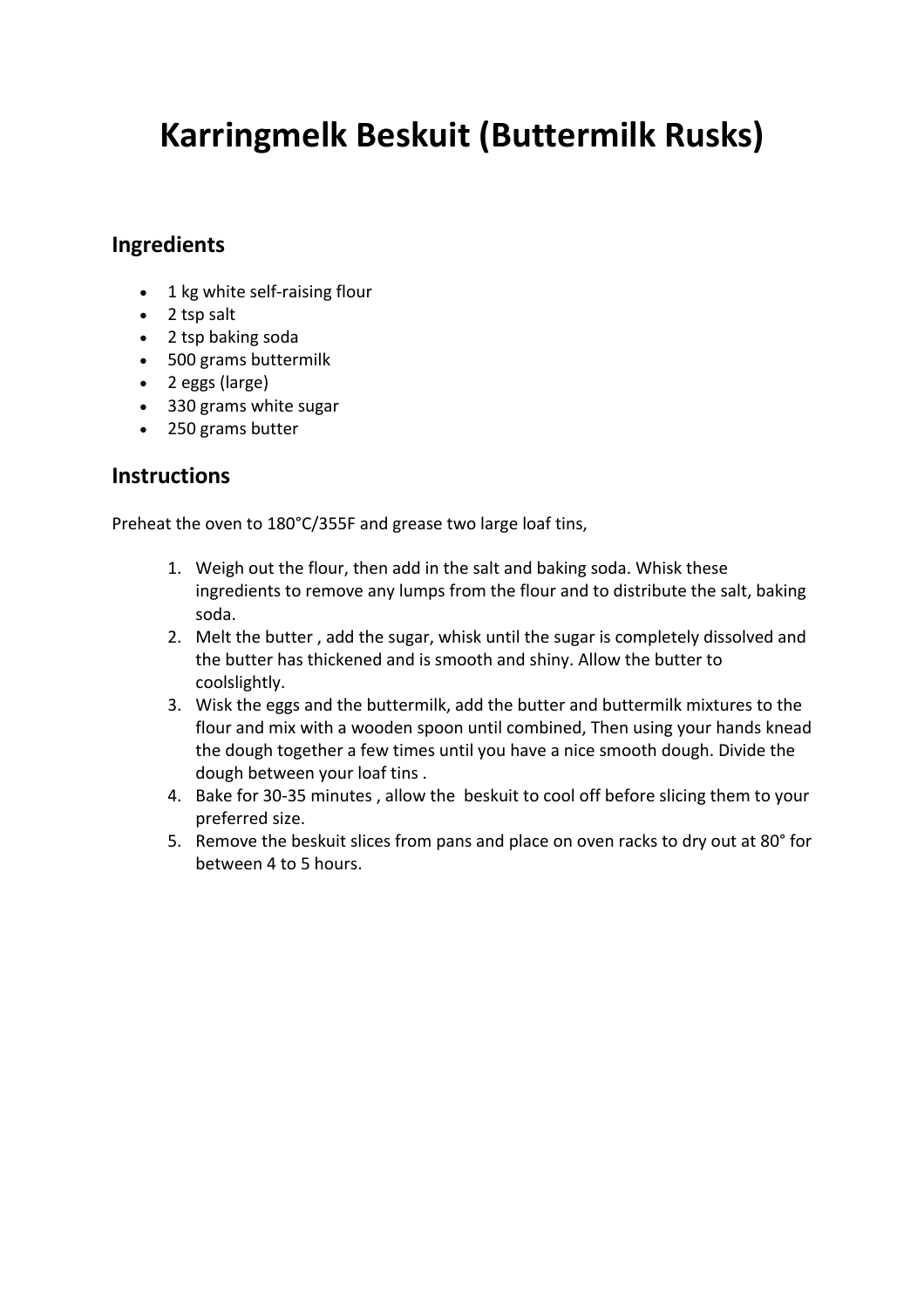# **Gesondheidsbeskuit (Health Rusks)**

# **Ingredients**

- 875g self Raising flour
- 1 1/2 cup Brown sugar
- 300g All Bran flakes
- 1 cup mixed seeds
- 1/2 cup cranberries
- 100g crushed almond nuts
- 1/2 cup coconut flakes
- 1 teaspoon baking powder
- 1 teaspoon salt
- 3 extra large eggs, lightly whisked
- 500ml buttermilk

500g melted butter

#### **METHOD**

Preheat the oven to 180C and grease a large oven dish with butter.

Mix all the dry ingredients together in a large mixing bowl.

Make a big hole in the centre and add the eggs, buttermilk and butter. Mix well using a wooden spoon or your hands until it forms a dough.

Place the dough into the oven dish and press evenly.

Bake for 30-40 minutes or until golden brown.

Once ready, remove from the oven and immediately turn out on a working surface.